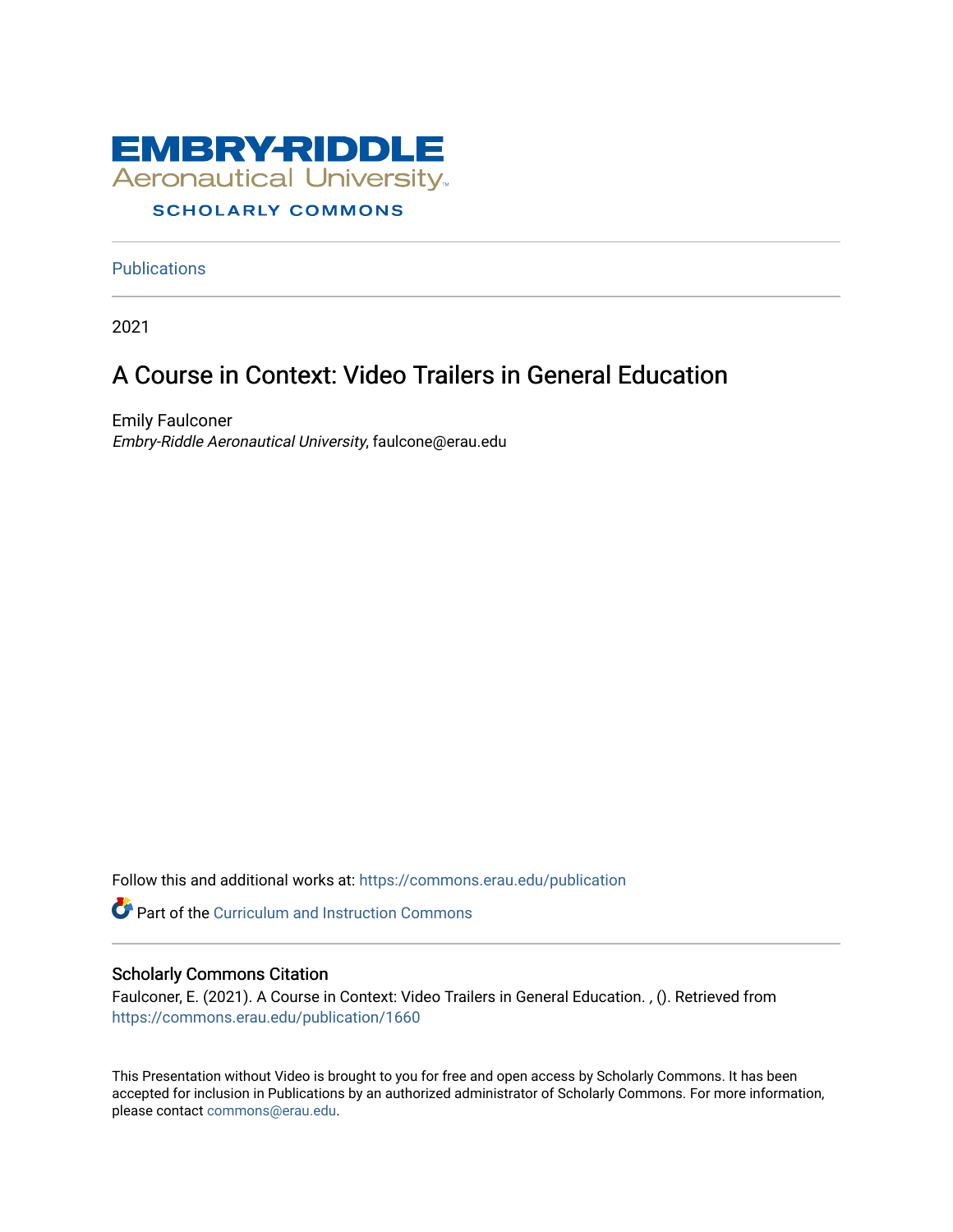# **A Course in Context:**  Video Trailers in General **Education**

**Emily Faulconer, Ph.D. Embry-Riddle Aeronautical University Worldwide Campus**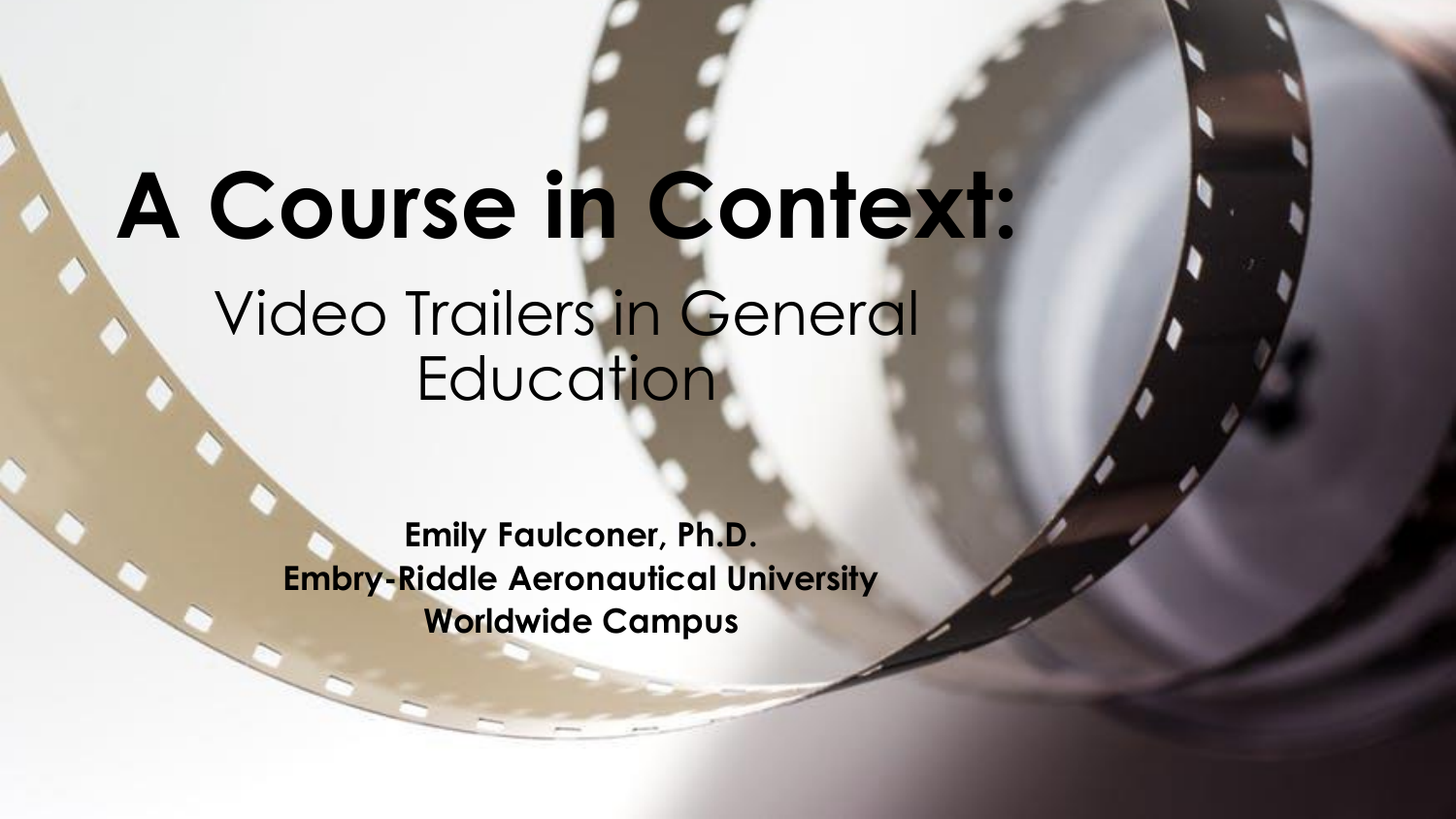## Most Gen Ed programs use distribution requirements and universal learning outcomes.

- $\checkmark$  Writing skills
- Critical thinking and analytic reasoning skills
- Quantitative reasoning skills
- $\checkmark$  Science literacy
- $\checkmark$  Knowledge of arts and humanities
- Cultural literacy
- $\checkmark$  Knowledge of social science
- Oral communication skills
- $\checkmark$  Information literacy
- $\checkmark$  Research skills
- $\checkmark$  Ethical reasoning

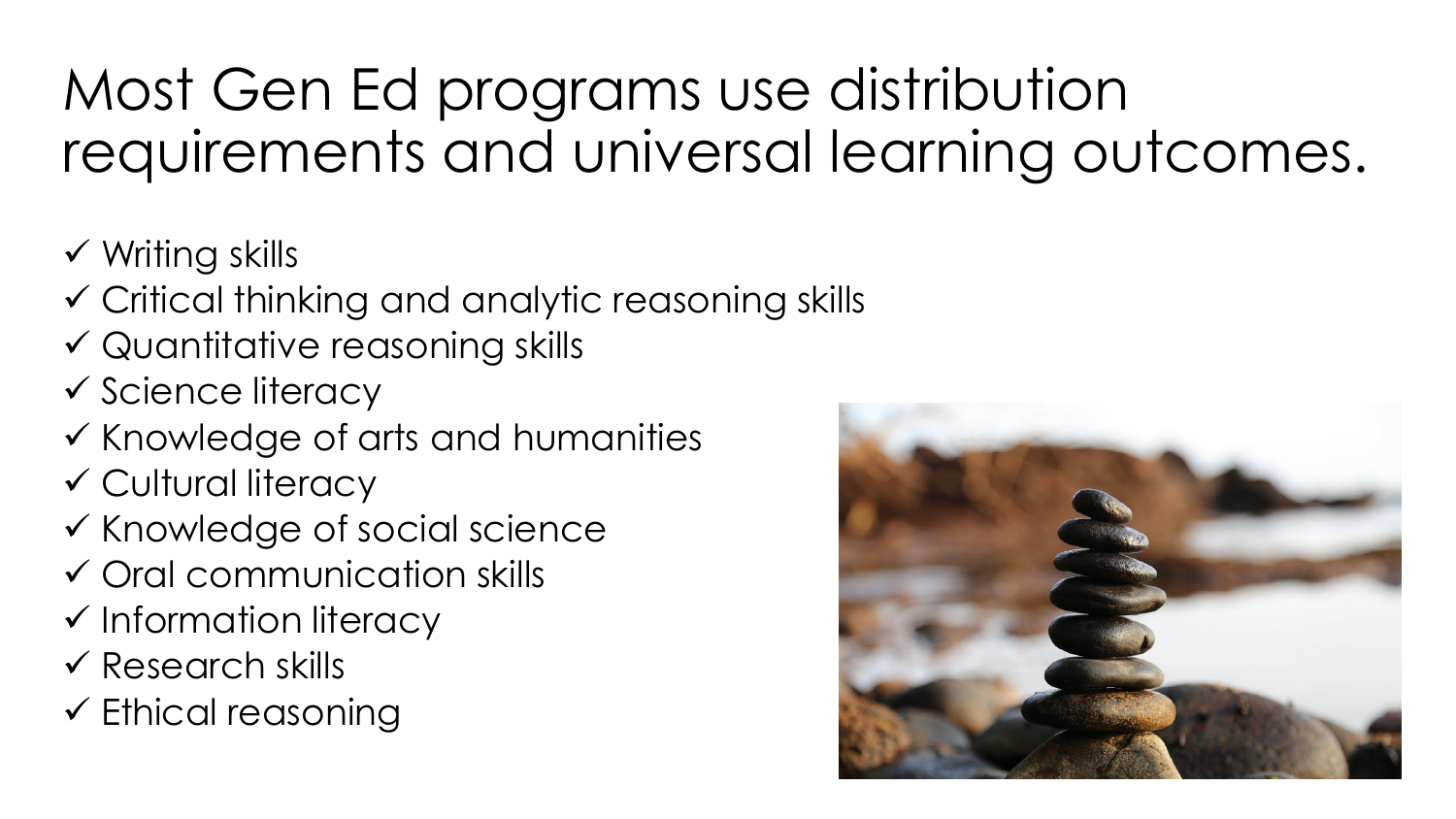### Improved communication may shift student perceptions of Gen Ed

- 83% were aware of Gen Ed requirements
- 50% disagreed with the requirements
- 33% felt they were poorly explained
- 50% Provosts feel students do not understand the requirements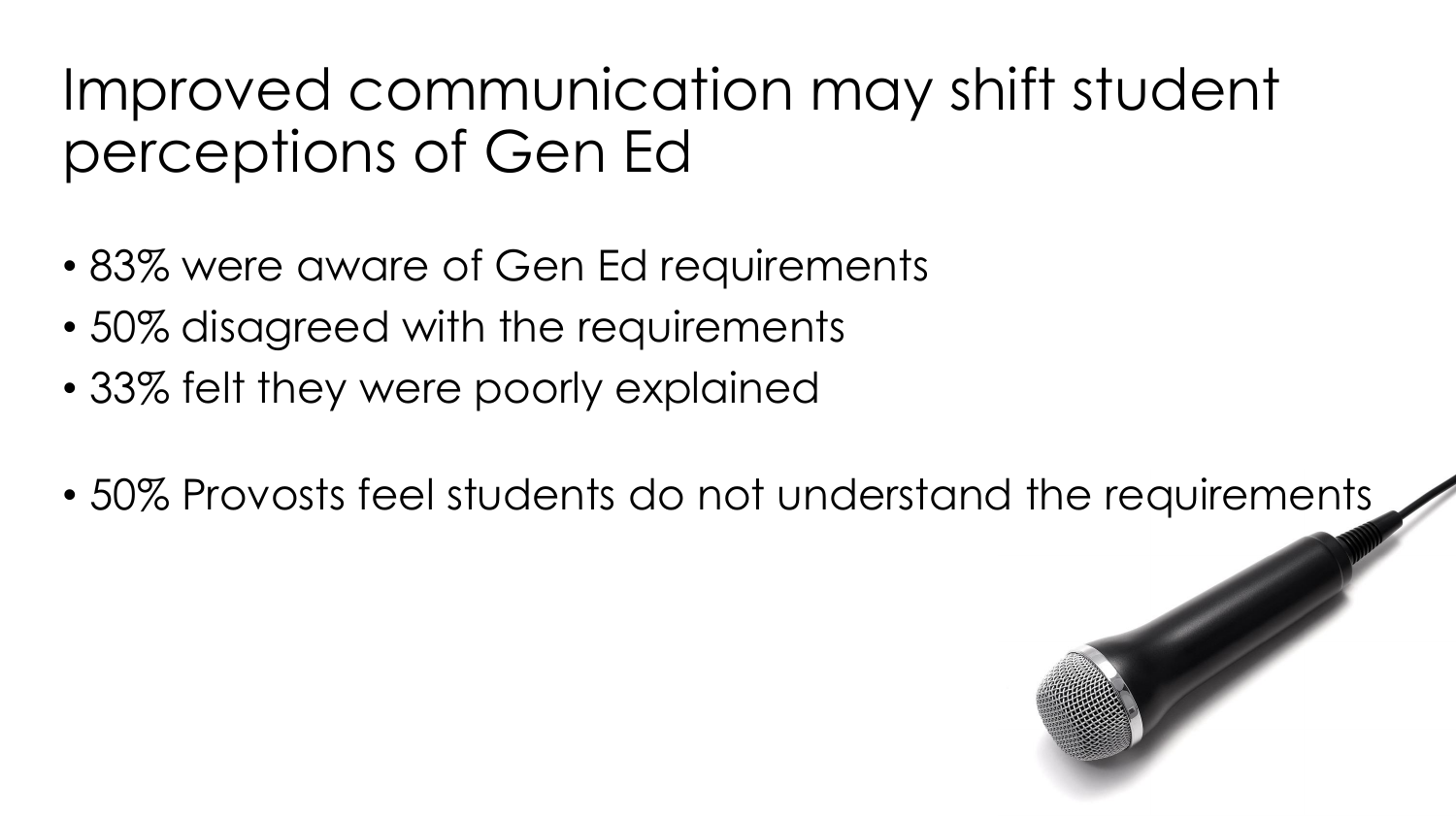Institutions use multiple methods to share the purpose of general education requirements

- Mission statement
- **Website**
- **Course catalog**
- Blogs
- Videos

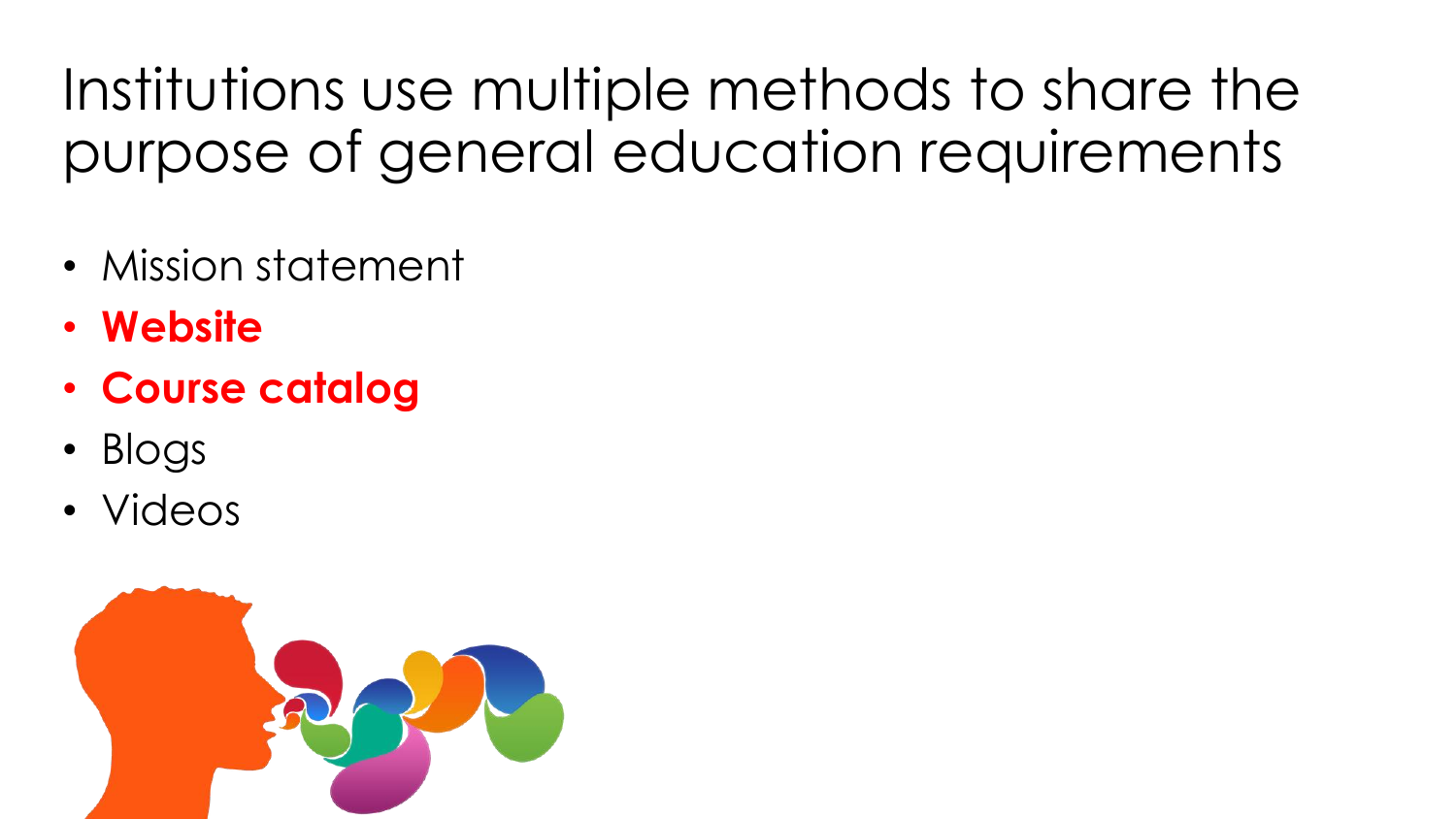Course trailers can be leveraged to contextualize the course within general education.



Contextualized Courses Increase:

- $\checkmark$  Student persistence
- Degree progression
- $\checkmark$  Student success
- $\checkmark$  Bridging of content
- $\checkmark$  Participation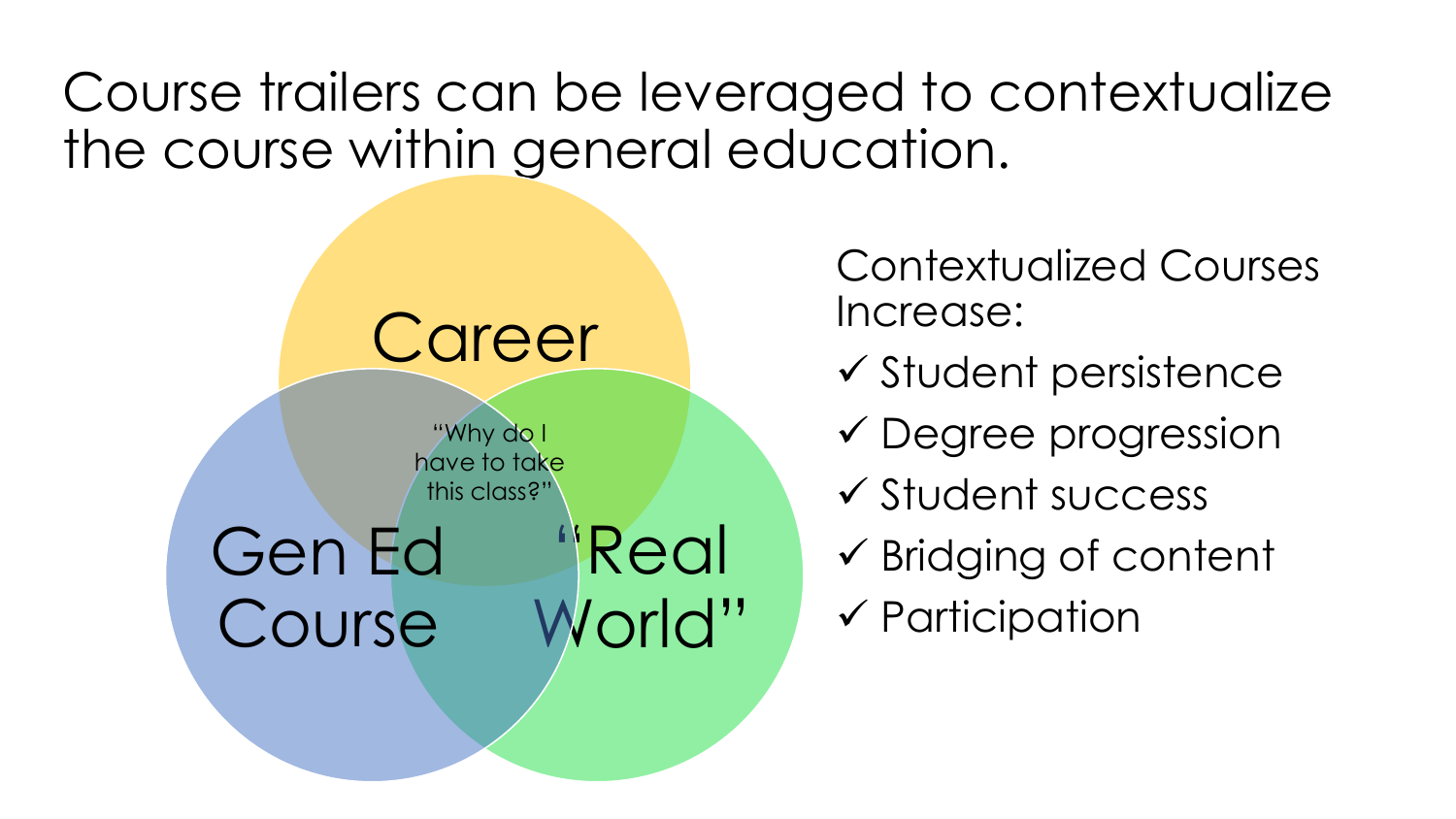### So you want to make a course trailer …

| <b>Criteria</b> | <b>Best Practice</b>     | <u>"Best"</u><br><b>Videos</b> |
|-----------------|--------------------------|--------------------------------|
| Length          | 1 -2 minutes             | 2:35                           |
| <b>Speakers</b> | <b>Multiple Speakers</b> | 1.5                            |
| Purpose         | 1 Key Take-Away          |                                |
| <b>Visuals</b>  | Varied                   | 79%                            |
| Contact Info    | At End                   | 13%                            |

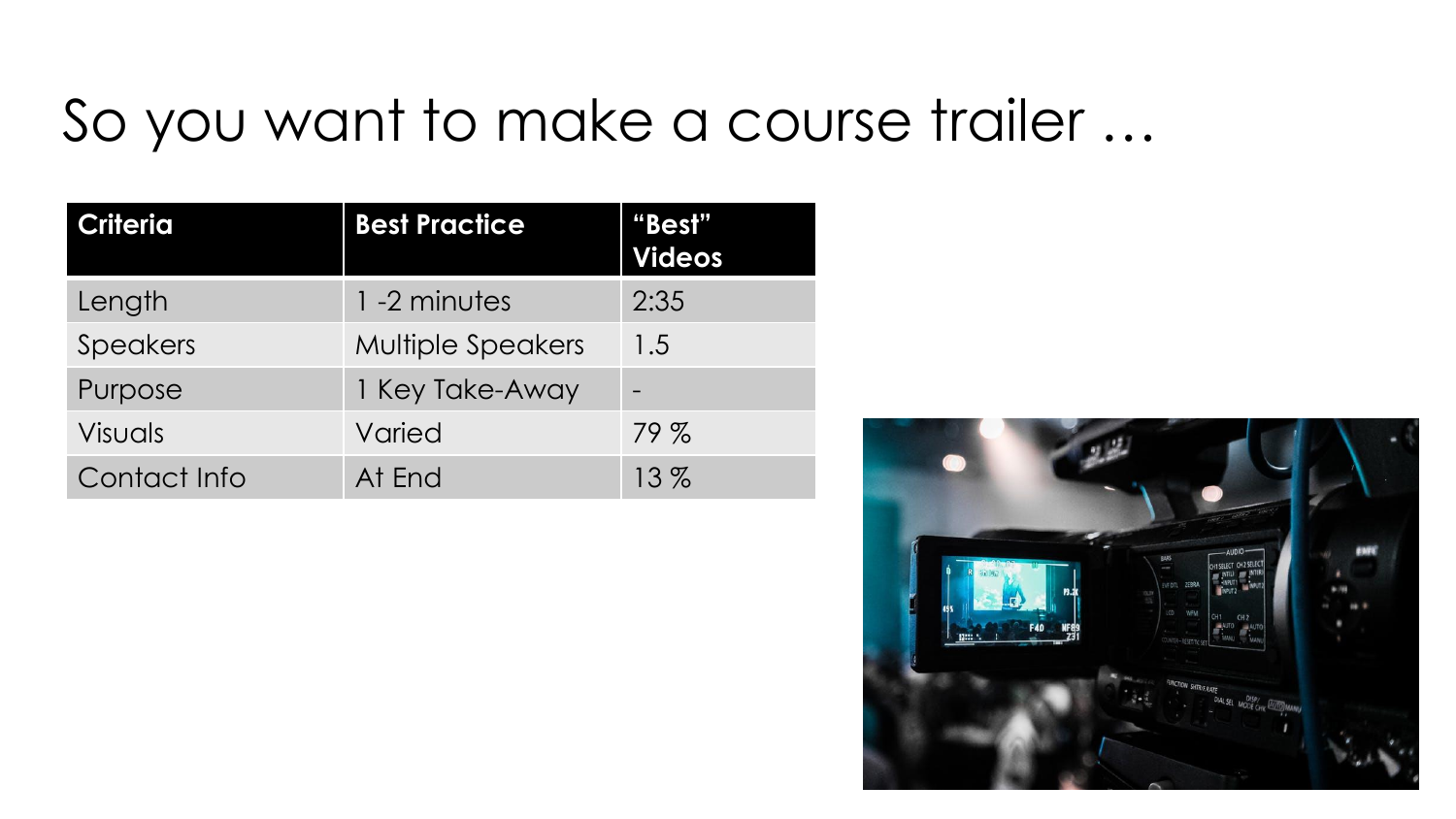# Phase 1: Planning (Process is Important)

Goal 1: Use videos to engage students Goal 2: Improve communication of Gen Ed competencies Interdisciplinary team



Step 1: Pick course(s)

Step 2: Identify key transferable skill

Step 3: Draft narrative

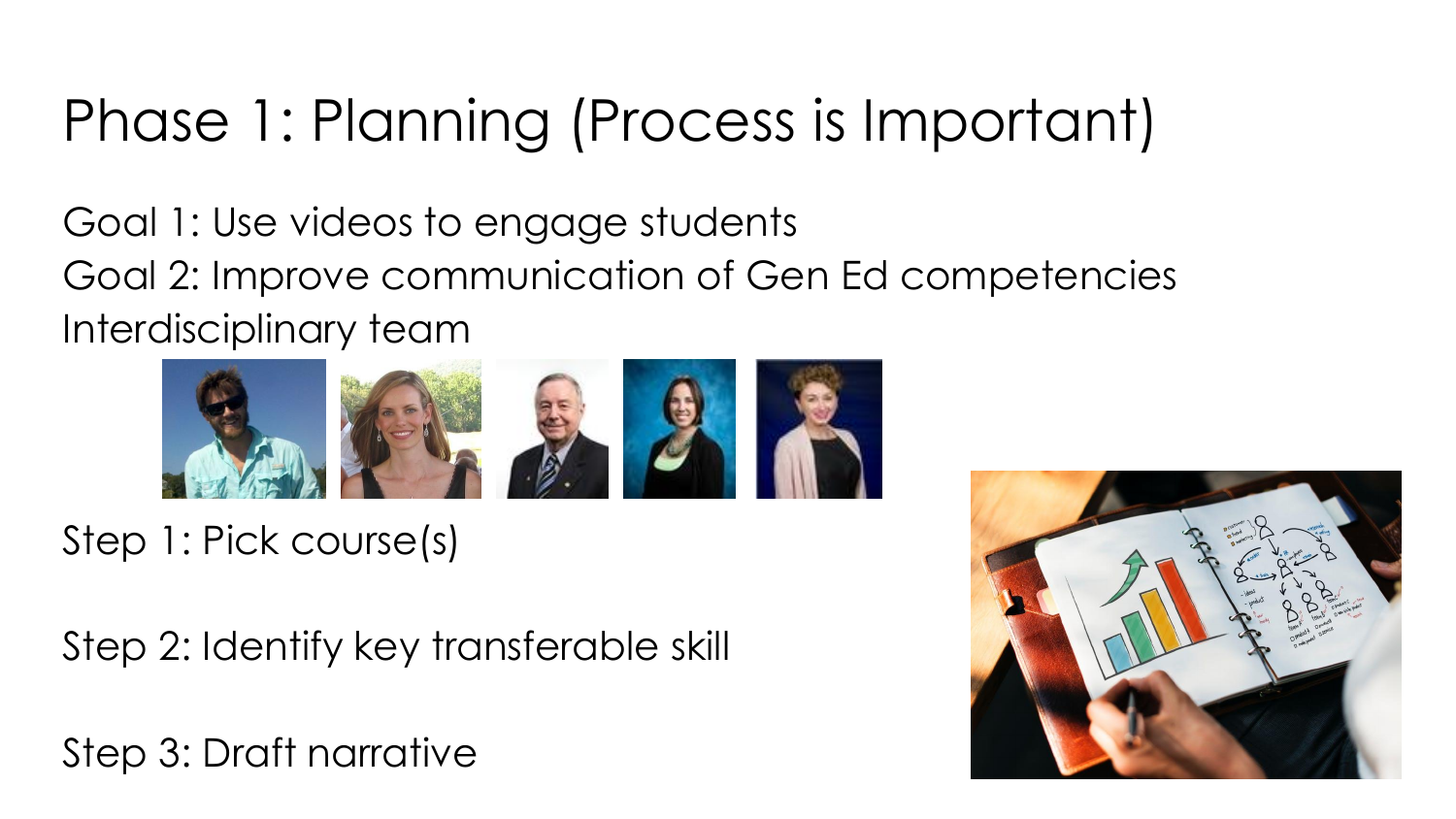### Phase 2: Production

### Step 4: Record video segments \* Consider rough cut before professional recording \* Setting & Props

Step 5: Editing magic

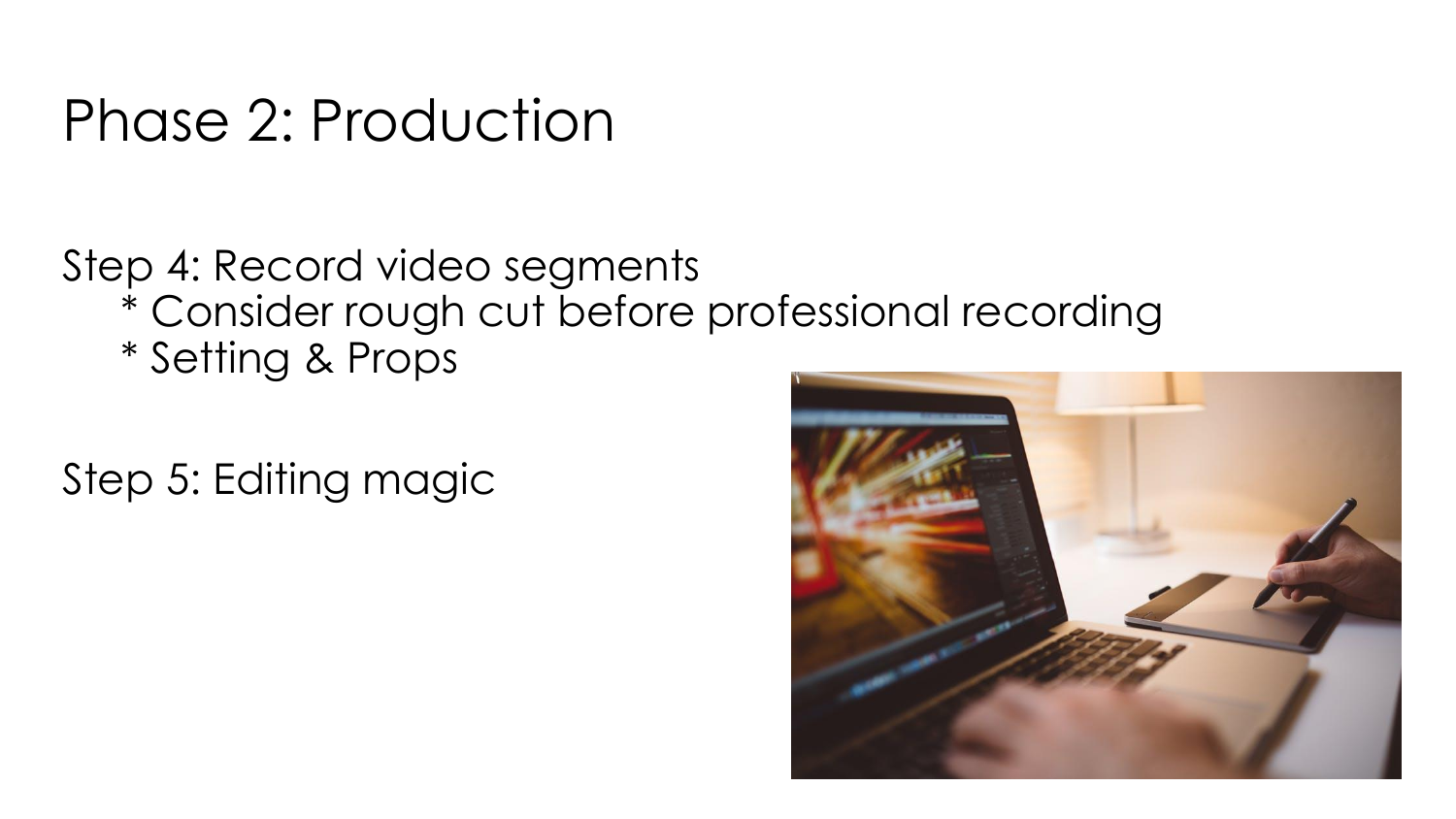### Phase 3: Launching

Step 6: Load video in LMS with survey link

Step 7: Collect survey data

**79% response rate!** 

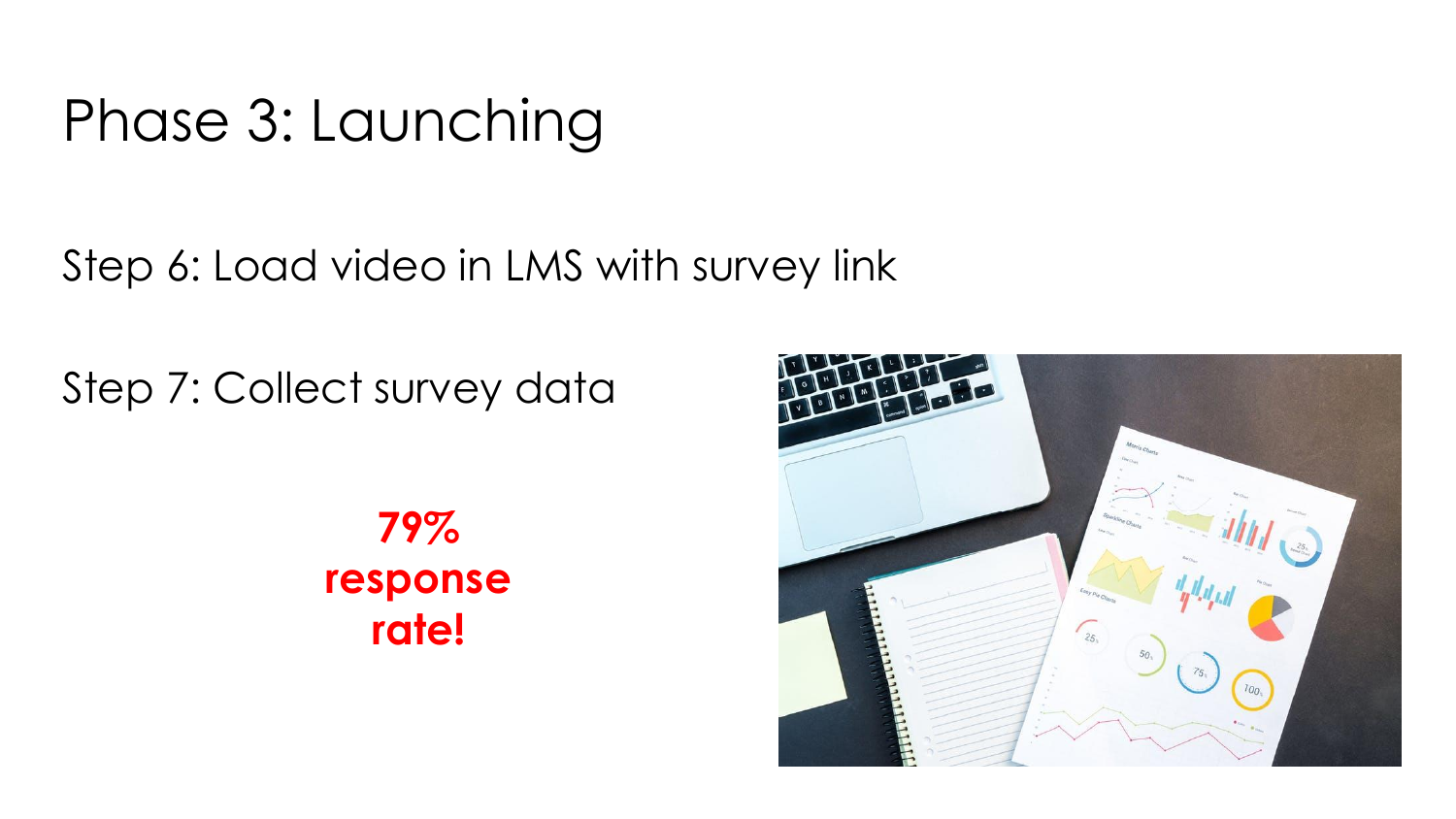### Students felt the video was clear and useful.

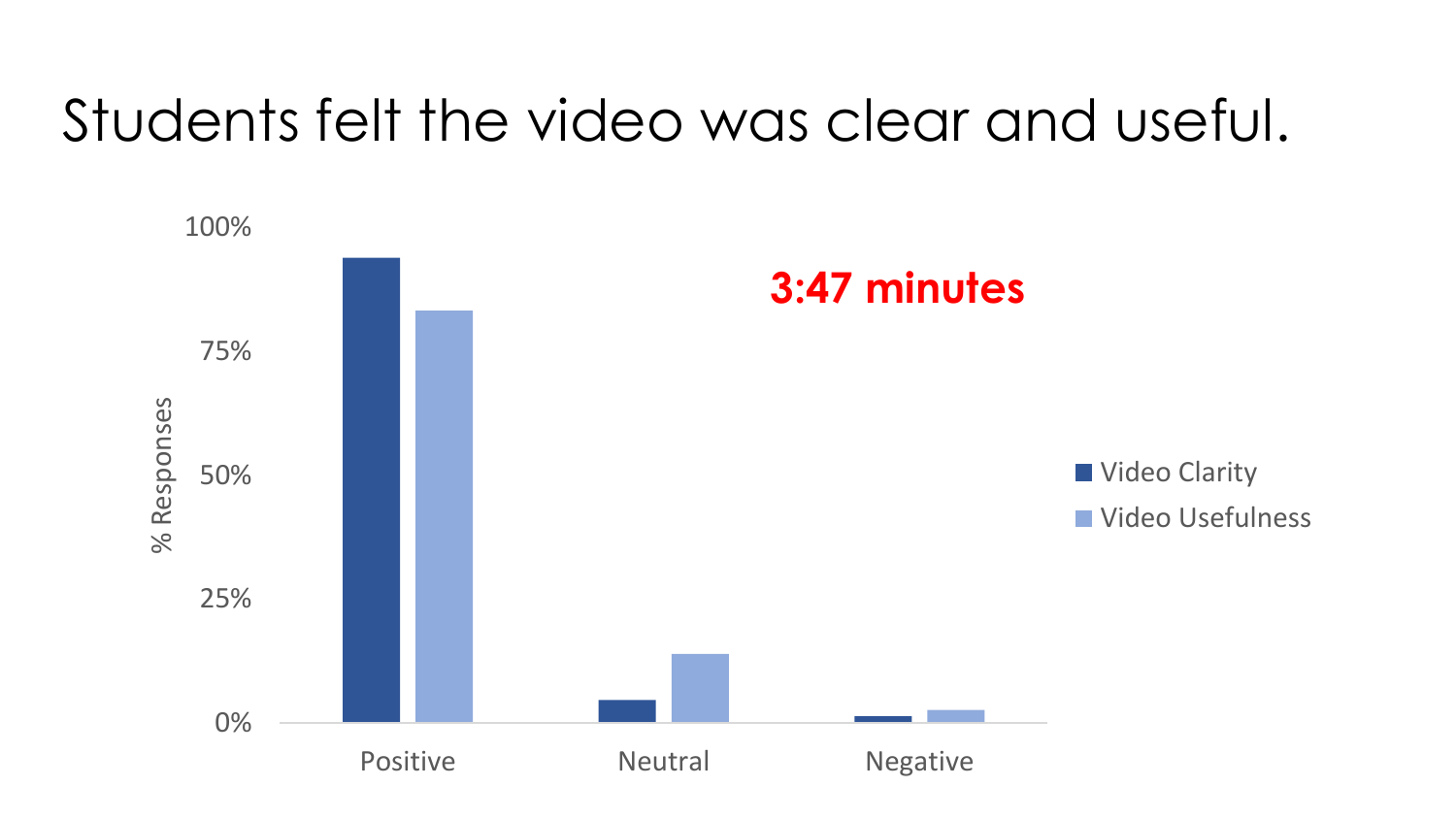### The video successfully contextualized the course in the context of **academic** plan

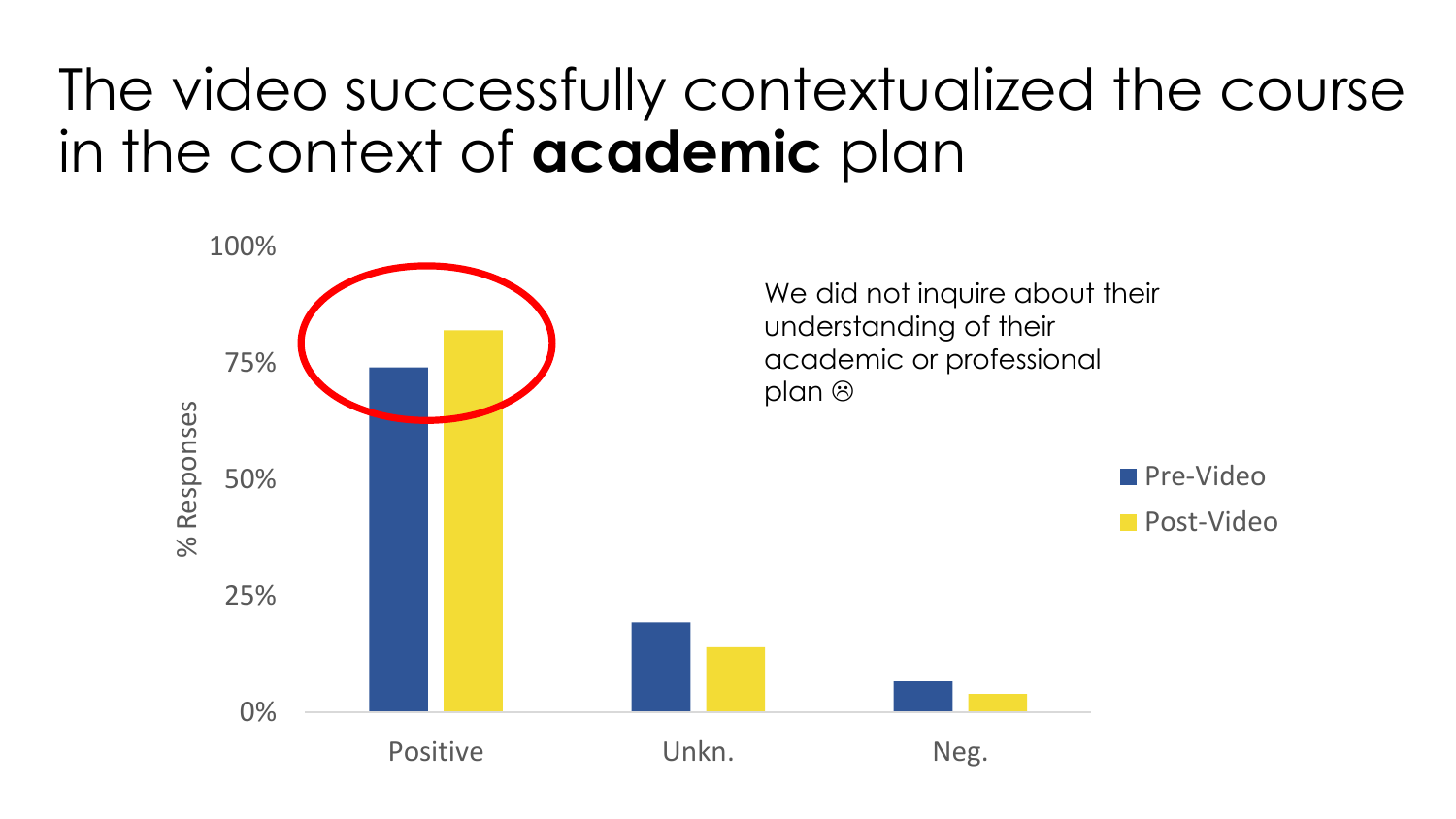### The video successfully contextualized the course in the context of **professional** plan

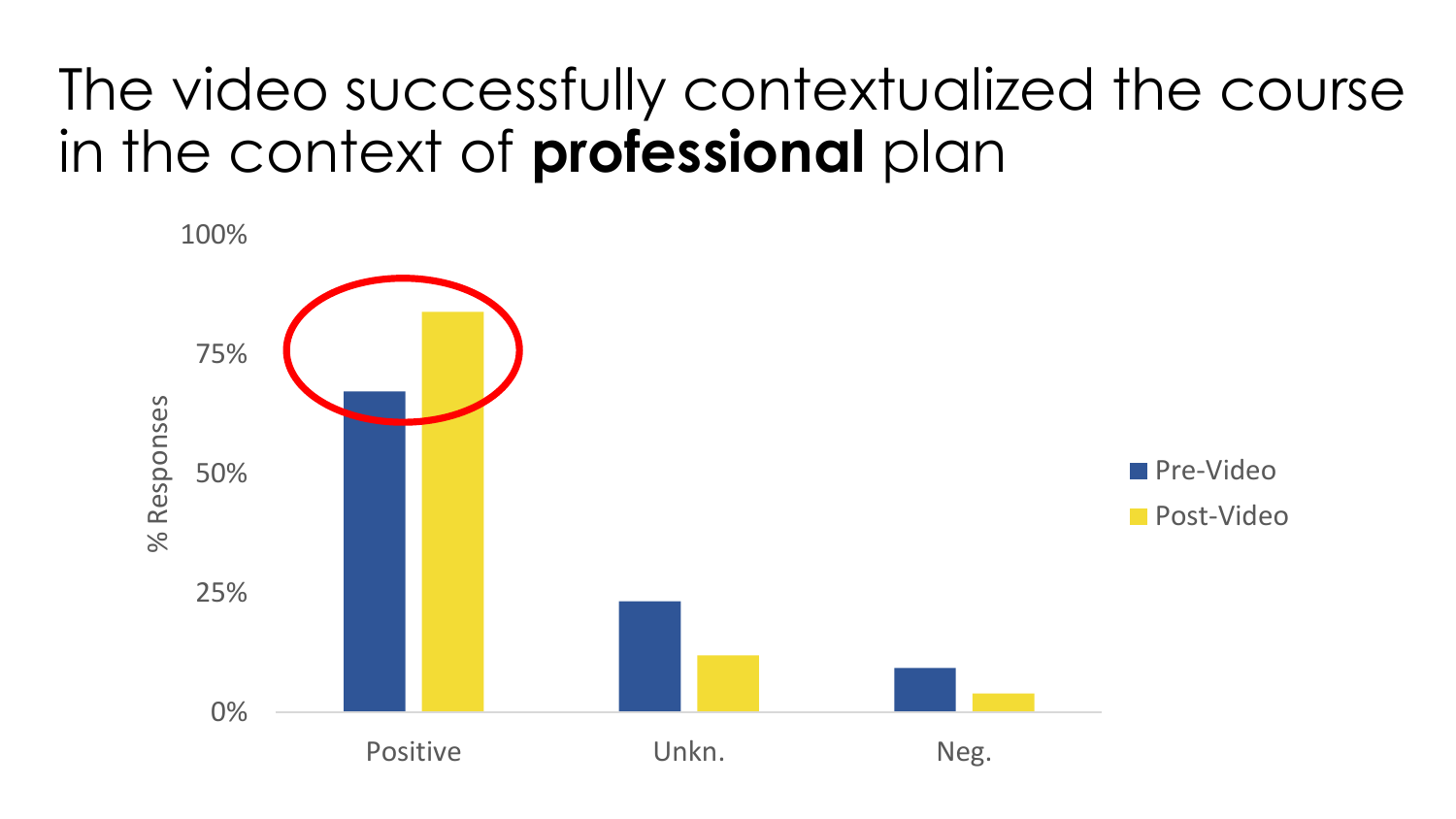### Lessons Learned & Advice:

- You need a team & a project plan with deadlines
- Get feedback on your work
- The project will take longer than you think
- Focus on your key takeaway
- Consider using a focus group

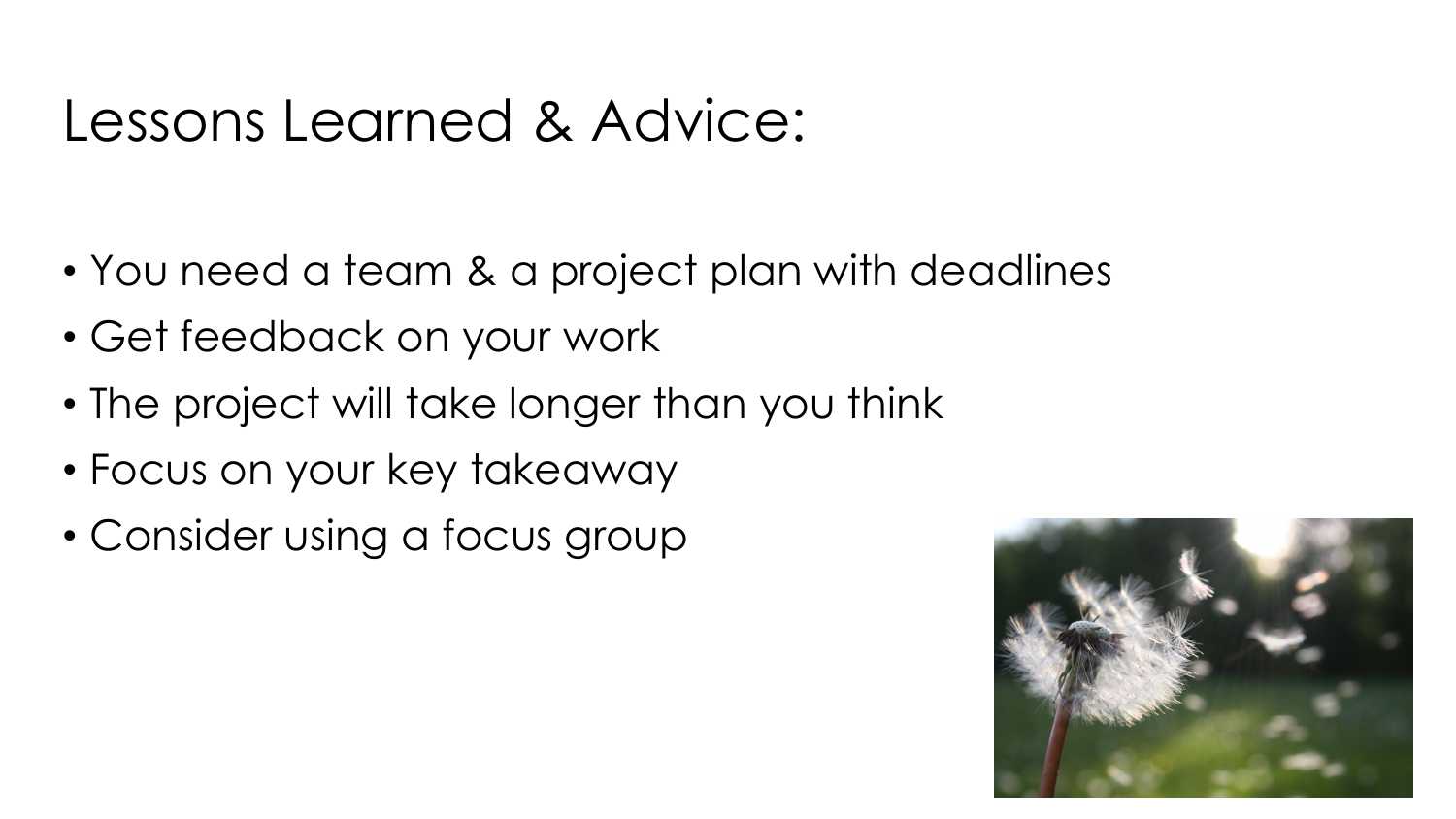### Key Resources:

- Digital media professional
- Adobe Premier CC
- Stock video, images, and music